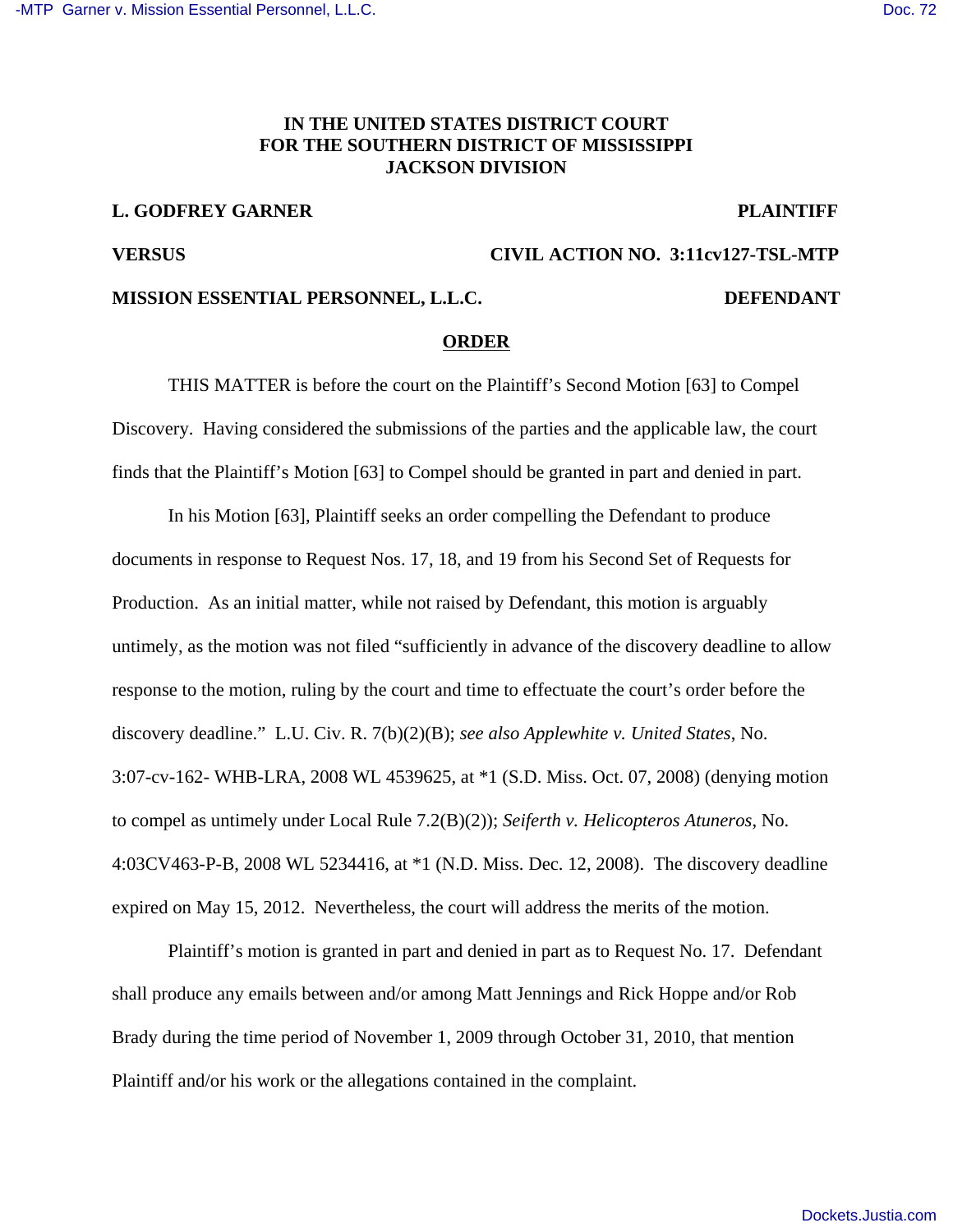Plaintiff's motion is granted as to Request No. 18. Defendant shall produce all Weekly Activity Reports submitted by or to any of the following: the Plaintiff; Rob Brady; Rick Hoppe; Bob Hall; and/or Matt Jennings during the time period of November 1, 2009 through October 31, 2010. The court finds that these documents are "relevant" under Rule 26. "Parties may obtain discovery regarding any nonprivileged matter that is relevant to any party's claim or defense.... Relevant information need not be admissible at trial if the discovery appears to be reasonably calculated to lead to the discovery of admissible evidence." Fed.R.Civ.P. 26(b)(1). The term "relevant" in Rule 26 "has been construed broadly to encompass any matter that bears on, or that reasonably could lead to other matter that could bear on, any issue that is or may be in the case." *Oppenheimer Fund, Inc. v. Sanders*, 437 U.S. 340, 351 (1978).

Plaintiff's motion is granted as to Request No. 19. Defendant shall produce all monthly local command evaluations submitted by the U.S. Military to the Defendant concerning counterintelligence support teams in the Afghanistan theater of operations for the time period of November 1, 2009 through October 31, 2010. The court finds that these documents are "relevant" for discovery purposes under Rule 26.

While some of the documents at issue may be confidential or proprietary in nature, such documents are subject to the Agreed Protective Order [32] entered in this matter, which should sufficiently address any concerns about disclosing proprietary or sensitive information. *See Akins v. S. Cent. Bell Tel. Co.*, 744 F.2d 1133, 1136 (5th Cir. 1984) (holding that defendant's objection to producing document because it contained confidential information was without merit, reasoning that "[c]onfidential information is produced in lawsuits all the time" and that if the court deemed it necessary, "a protective order may be used to safeguard the confidentiality of the [information]").